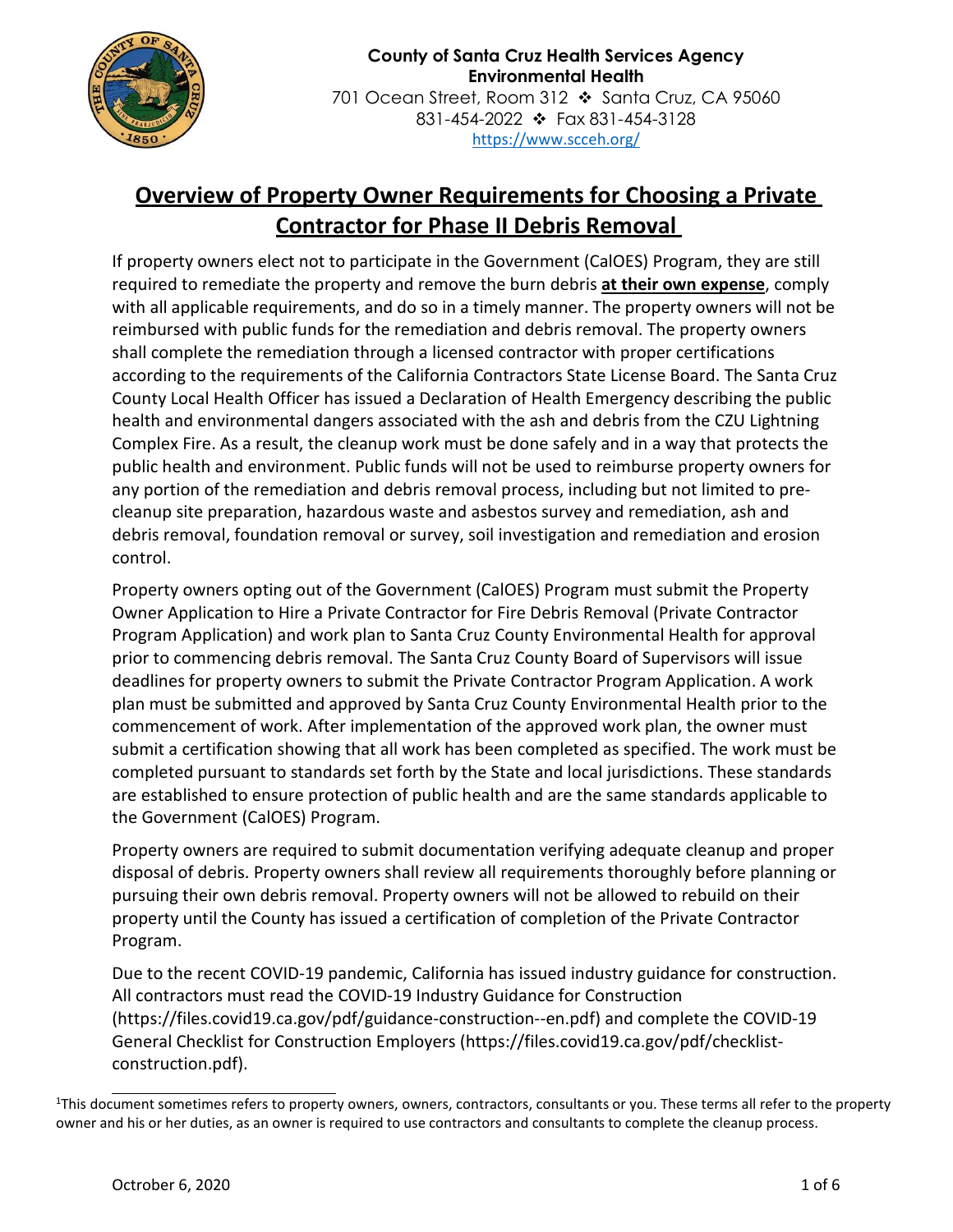| <b>Cleanup Operations</b>                                                                              | <b>Cleanup Protocols</b>                                                                                                                                                                                                                                                                                                                                                                                                                                                                                                                                                                                                                                                                                                                                                                                                                                         |  |  |
|--------------------------------------------------------------------------------------------------------|------------------------------------------------------------------------------------------------------------------------------------------------------------------------------------------------------------------------------------------------------------------------------------------------------------------------------------------------------------------------------------------------------------------------------------------------------------------------------------------------------------------------------------------------------------------------------------------------------------------------------------------------------------------------------------------------------------------------------------------------------------------------------------------------------------------------------------------------------------------|--|--|
|                                                                                                        | Whenever necessary to make an inspection to ensure compliance with the approved work plan, any                                                                                                                                                                                                                                                                                                                                                                                                                                                                                                                                                                                                                                                                                                                                                                   |  |  |
| authorized official of the County may, upon presentation of proper credentials, enter such property at |                                                                                                                                                                                                                                                                                                                                                                                                                                                                                                                                                                                                                                                                                                                                                                                                                                                                  |  |  |
|                                                                                                        | all reasonable times to inspect any provision of the approved work plan.                                                                                                                                                                                                                                                                                                                                                                                                                                                                                                                                                                                                                                                                                                                                                                                         |  |  |
| <b>Work Plan</b>                                                                                       | Contractor must create a work plan that provides for site<br>protocols listed below including (but not limited to)<br>testing and analysis, hazardous waste and asbestos<br>removal, debris removal, erosion control, soil grading and<br>confirmation sampling. Areas with naturally occurring<br>asbestos (NOA) may have additional requirements to<br>comply with State regulations, including notifying the local<br>air district and submitting a formal NOA Dust<br>Mitigation Plan.                                                                                                                                                                                                                                                                                                                                                                       |  |  |
| Site preparation/ documentation                                                                        | Contractor must measure, record and photograph<br>foundation and cleanup area (square footage of ash<br>footprint)<br>Contractor must notify appropriate entities of<br>cleanup, such as local utilities and USA Underground.                                                                                                                                                                                                                                                                                                                                                                                                                                                                                                                                                                                                                                    |  |  |
| <b>Application Process</b>                                                                             | Property owner and/or contractor must submit the<br>Private Contractor Program Application and work plan to<br>the Santa Cruz County Environmental Health Division.                                                                                                                                                                                                                                                                                                                                                                                                                                                                                                                                                                                                                                                                                              |  |  |
| Asbestos Assessment and Removal                                                                        | Contractor or Property owner shall hire a Certified<br>Asbestos Consultant (CAC) to perform asbestos testing at<br>the property and hire a licensed contractor with a<br>certificate for asbestos abatement (Certified Asbestos<br>Contractor) to properly remove and dispose of any<br>remaining asbestos. During Phase I, USEPA or its<br>contractor may not remove all asbestos from the<br>property. USEPA or its contractor will remove asbestos-<br>containing materials which are easily identifiable and<br>removable. Materials that are believed to be asbestos-<br>containing which are not removed will be marked by US<br>EPA or its contractor.<br>Asbestos-containing materials shall be properly assessed<br>and removed by a Certified Asbestos Contractor.<br>The CAC will evaluate each property for suspect asbestos<br>containing material. |  |  |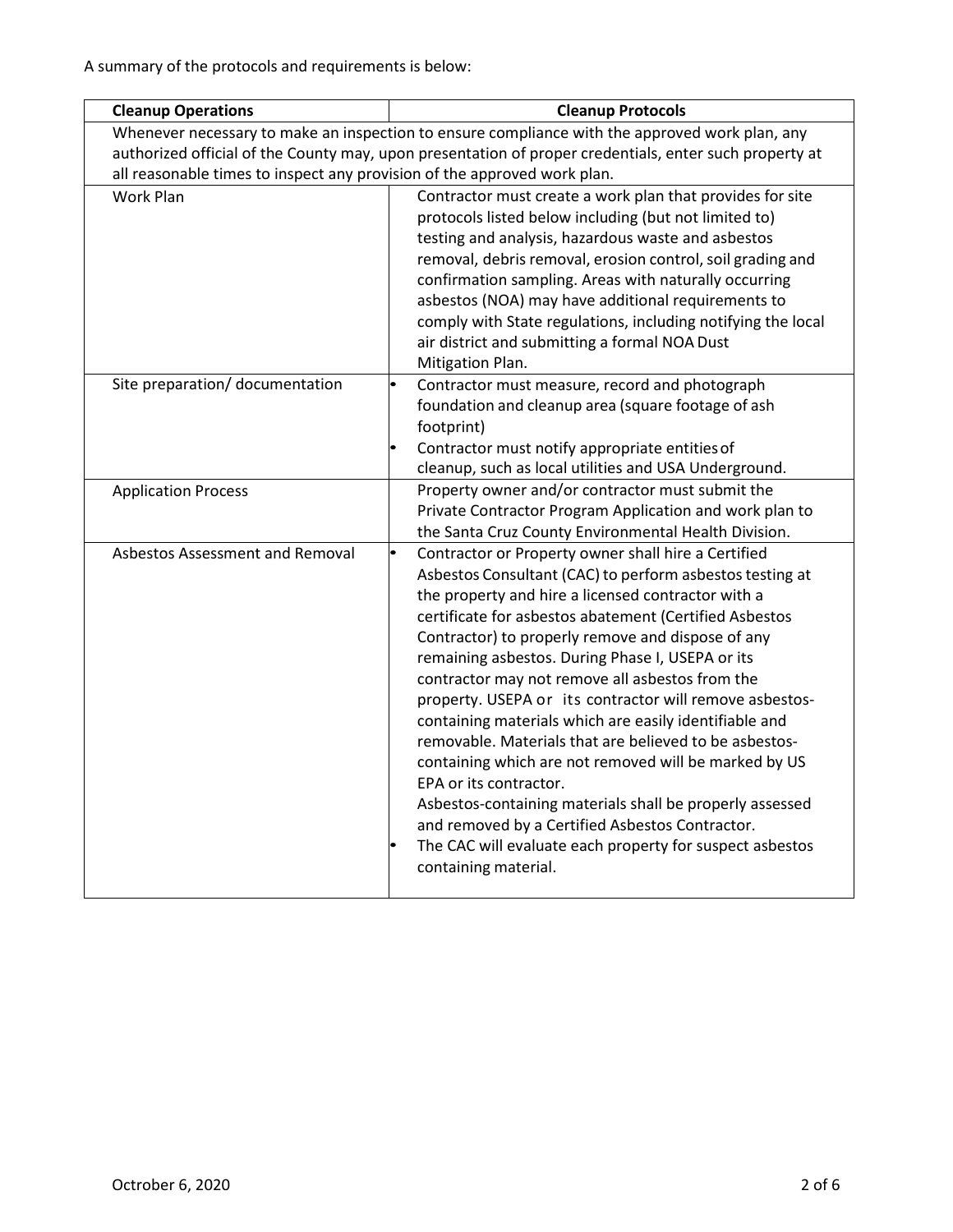| <b>Cleanup Operations</b>                      | <b>Cleanup Protocols</b>                                                                                                                                                                                                                                                                                                                                                                                                                                                                                                                                                                                                                                                                                                                                                                                                                                                         |
|------------------------------------------------|----------------------------------------------------------------------------------------------------------------------------------------------------------------------------------------------------------------------------------------------------------------------------------------------------------------------------------------------------------------------------------------------------------------------------------------------------------------------------------------------------------------------------------------------------------------------------------------------------------------------------------------------------------------------------------------------------------------------------------------------------------------------------------------------------------------------------------------------------------------------------------|
| Asbestos Assessment and<br>Removal (continued) | As chimneys are considered a free-standing structure, a<br>full asbestos survey is required. Each standing chimney on<br>a property will be knocked over using one to two water<br>streams to abate potential dust and exposures. The<br>chimney shall be pre-wetted along with the fall zone.<br>Once the chimney is safely on the ground, the CAC shall<br>visually observe the interior of the chimney flue for<br>suspect materials. If no suspected asbestos materials are<br>identified, then the debris removal may commence.<br>If asbestos is discovered on the property, the CAC must<br>submit the results of the asbestos survey including<br>laboratory results and documentation of proper asbestos<br>removal to the Santa Cruz County Environmental Health<br>Division to obtain authorization to dispose of ash and<br>debris at a properly permitted landfill. |
| Hazardous Waste Removal                        | Contractor or Property owner must take all reasonable<br>precautions required to remove and properly dispose of<br>any remaining hazardous waste. During Phase I, USEPA and<br>their contractors will remove any hazardous materials and<br>hazardous waste that they find during their assessment<br>but may not find all hazardous waste that is present.<br>If discovered, the Environmental Consultant is required to<br>submit results of the hazardous waste survey and<br>documentation of proper hazardous waste removal and<br>disposal to the Santa Cruz County Environmental Health<br>Division to obtain authorization to dispose of ash and<br>debris at a properly permitted landfill.                                                                                                                                                                             |
| Debris and Ash Removal                         | Contractor is required to remove ash and debris, metals<br>and concrete from site and dispose of properly.<br>Contractor should recycle metals and concrete when<br>possible. Concrete and metal must be generally free of ash<br>and debris.<br>Contractor must dispose of waste at a properly permitted<br>landfill (Appendix C). Contractor must present a clearance<br>from the Santa Cruz County Environmental Health Division<br>at the scale house to allow for disposal.                                                                                                                                                                                                                                                                                                                                                                                                 |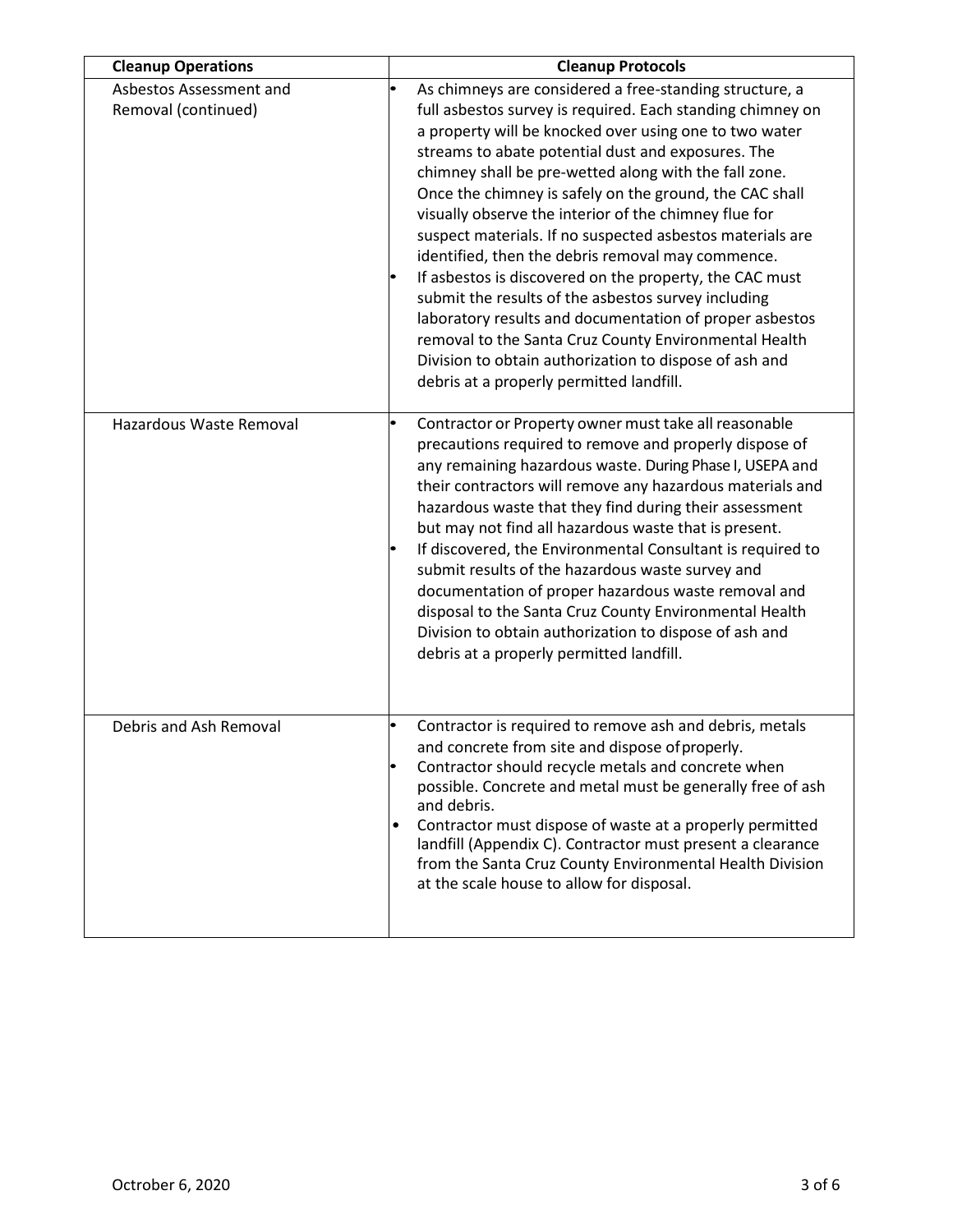| <b>Cleanup Operations</b> | <b>Cleanup Protocols</b>                                                                                                                                                                                                                                                                                                                                                                                                                                                                                                                                                                                                                                                                                                                                                                                                                                                                                       |
|---------------------------|----------------------------------------------------------------------------------------------------------------------------------------------------------------------------------------------------------------------------------------------------------------------------------------------------------------------------------------------------------------------------------------------------------------------------------------------------------------------------------------------------------------------------------------------------------------------------------------------------------------------------------------------------------------------------------------------------------------------------------------------------------------------------------------------------------------------------------------------------------------------------------------------------------------|
| Air Monitoring            | Fugitive Dust - Dust is a significant concern and contractor<br>is required to take adequate dust control measures at all<br>times, such as water applied to burn ash materials, most<br>importantly during owner or contractor disturbance and<br>loading. Contractor is required to properly contain fire<br>debris and ash during transport to prevent escape.<br>Contractor is required to visually monitor the cleanup site<br>for fugitive dust.<br>If recommended by a Certified Asbestos Consultant (CAC),<br>the contractor shall monitor the air at the site for asbestos<br>during debris removal activities.<br>If required, contractor must provide air monitoring results<br>at final certification                                                                                                                                                                                              |
| Foundations               | Contractor is required to completely remove and dispose<br>of foundation; or<br>Submit a letter from a Licensed Civil or Structural Engineer<br>certifying the foundation is acceptable for rebuild. The<br>letter shall certify structural reasons for the decision and<br>include process and procedure used to reach the<br>conclusion and testing data (foundations are retained at<br>the property owner's own risk and may not be accepted<br>by the County for reuse).                                                                                                                                                                                                                                                                                                                                                                                                                                  |
| Soil Grading              | There is a risk of potential soil contamination from the fire<br>debris and ash. As a result, after the ash and debris are<br>removed from the property to a level of visually clean,<br>the contractor is required to remove an additional 3 to 6<br>inches of soil from the impacted area after the burn ash<br>and debris is removed to a level of visually clean. This soil<br>can be disposed of at a properly permitted landfill<br>(Appendix C) and will require the asbestos/hazardous<br>waste certification from the Santa Cruz County<br>Environmental Health Division. Care shall be taken during<br>transport of the material, as with the fire debris and ash,<br>to prevent this material from blowing out of the transport<br>vessel during transport, including covering the load with a<br>tarp, and using reduced speeds on unpaved roadways.<br>See Appendix E for additional precautions. |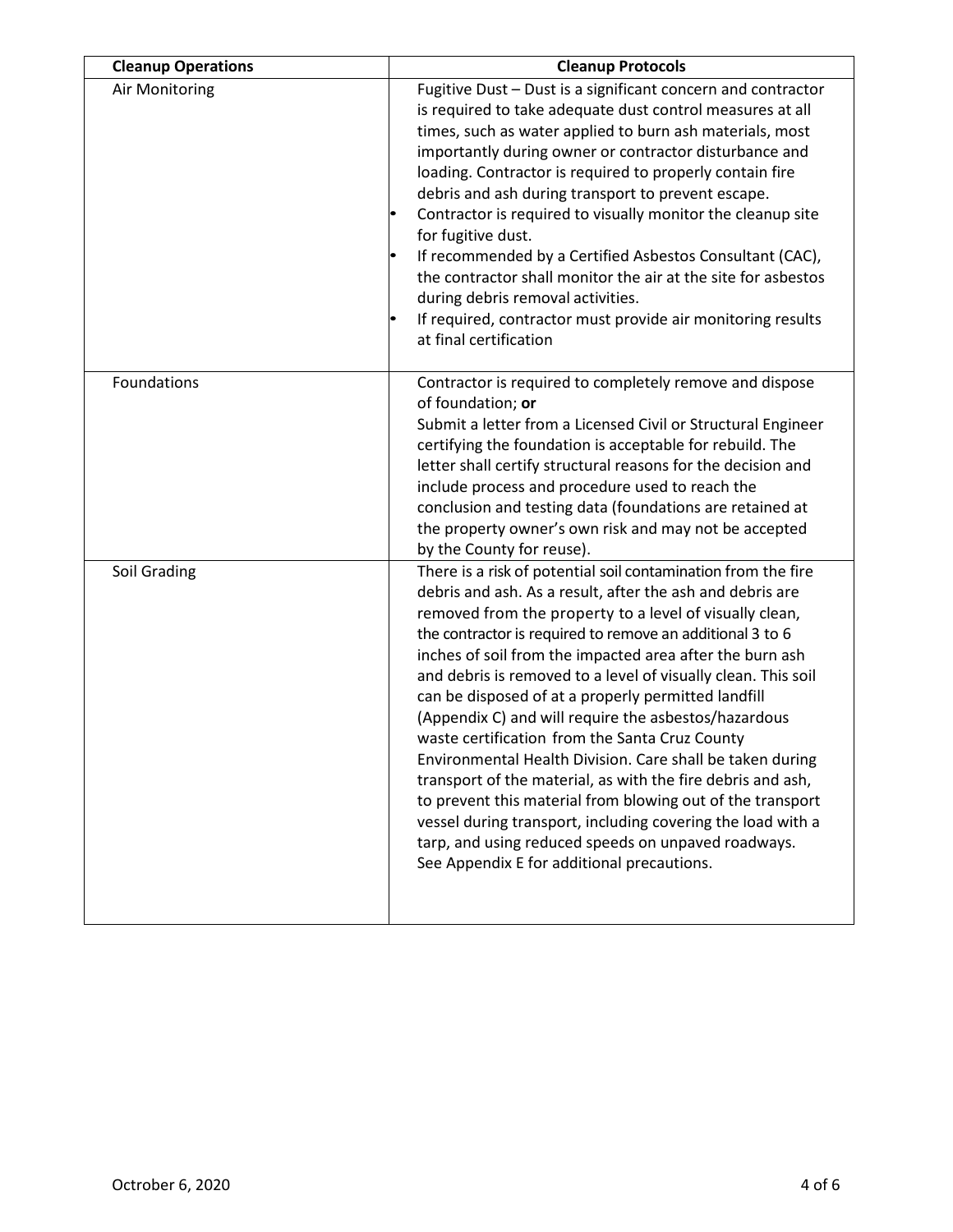| <b>Cleanup Operations</b>       | <b>Cleanup Protocols</b>                                                                                                                                                                                                                                                                                                                                                                                                                                                                                                                                                                                                               |
|---------------------------------|----------------------------------------------------------------------------------------------------------------------------------------------------------------------------------------------------------------------------------------------------------------------------------------------------------------------------------------------------------------------------------------------------------------------------------------------------------------------------------------------------------------------------------------------------------------------------------------------------------------------------------------|
| <b>Confirmation Sampling</b>    | After removing 3 to 6 inches of soil as part of the soil<br>grading work described above, the certified hazmat<br>contractor or qualified environmental health consultant<br>shall collect soil samples from a depth of 0 to 3 inches for<br>confirmation sampling. Results must be at or below<br>cleanup goals as established.<br>Confirmation sampling shall be conducted by or under the<br>direction of responsible licensed engineer or professional<br>geologist and/or other applicable professional(s), and is to<br>be conducted after fire-related debris and 3 to 6 inches of<br>soil have been removed from the property. |
| Appliance and Vehicle Recycling | Appliances and vehicles shall be handled properly to meet<br>the requirements of metals recycling facilities. Any<br>remaining hazardous materials, such as car batteries, shall<br>be managed properly. Vehicle Identification numbers shall<br>be documented as outlined by the California Department<br>of Motor Vehicles (DMV) and provided to the salvage<br>company.                                                                                                                                                                                                                                                             |
| <b>Erosion Control</b>          | Contractor is required to implement and maintain<br>adequate erosion control measures at the end of the<br>debris removal process.                                                                                                                                                                                                                                                                                                                                                                                                                                                                                                     |

## **Owners Who Fail to Adequately Remove Debris from Their Property**

Due to the dangers to the public health, welfare and environment, if property owners choose not to participate in the Government (CalOES) Program and also do not complete an adequate cleanup through the Private Contractor Program, they may be subject to enforcement actions. Such actions may include, but not be limited to, hazard removal and/or relocation, cleanup, site evaluation, soil testing, and/or chemical analysis. **All expenses incurred for such inspection and mitigation, including but not limited to, abatement costs, expenses, and attorney's fees, are subject to full cost recovery from the owner with a lien recorded on the property.** Deadlines for completing an adequate cleanup through the Private Contractor Program will be set by the Santa Cruz County Board of Supervisors.